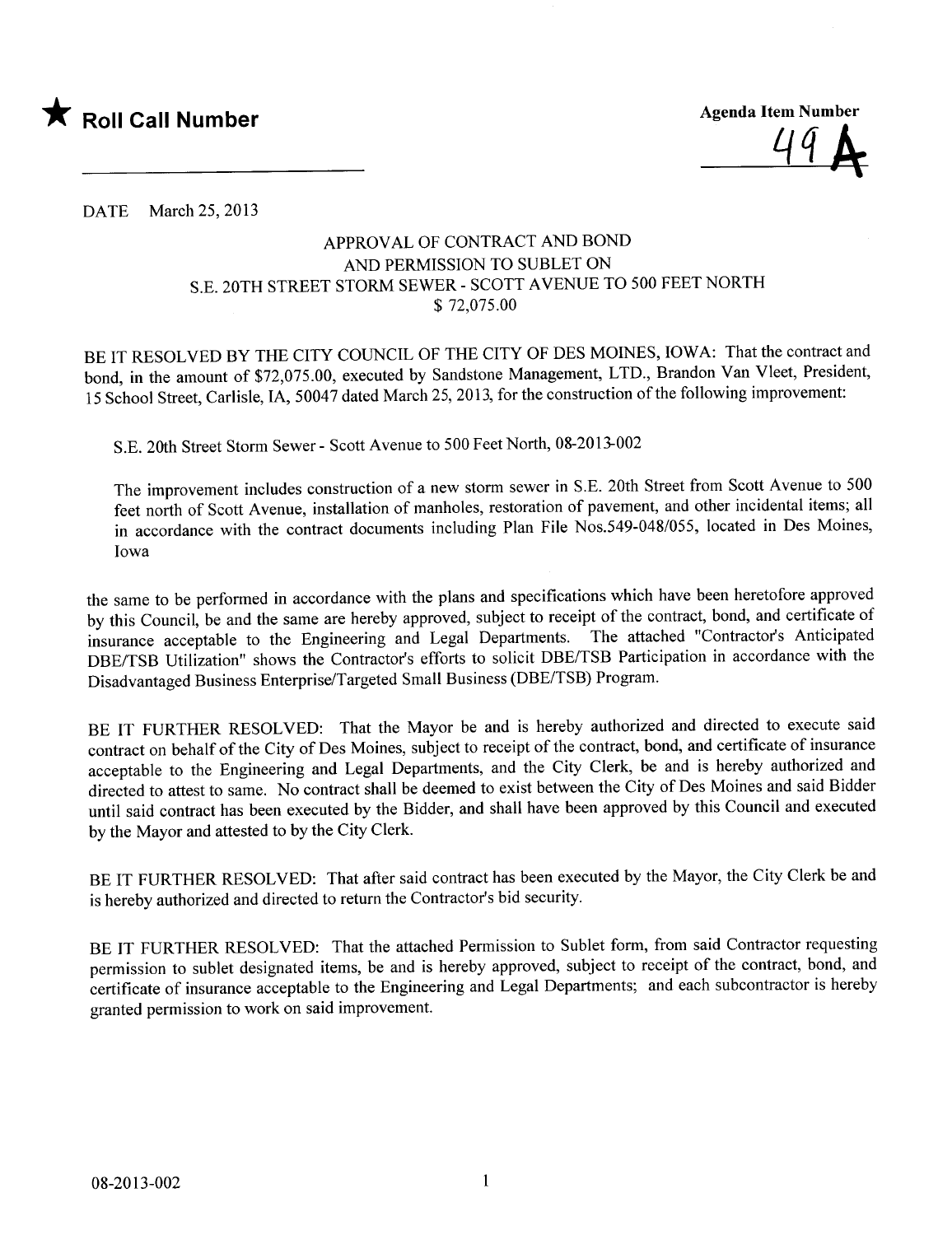

49 H

DATE March 25, 2013

BE IT FURTHER RESOLVED: That the Des Moines Finance Director is hereby authorized to encumber this contract amount against the funds as identified below, and to acquire Builder's Risk Insurance, if appropriate, for the above referenced improvement.

| (City Council Communication Number | $13 - 135$ | attached) |
|------------------------------------|------------|-----------|
|------------------------------------|------------|-----------|

| Moved by             |                     | to adopt. |
|----------------------|---------------------|-----------|
| <b>FORM APPROVED</b> | Herten Kirler       |           |
|                      | Kathleen Vanderpool |           |

Deputy City Attorney

Funding Source: 2013-2014 CIP, Page Street - 36, Southeast Connector - S.E. 14th Street to S.E. 30th Street, STR249, G. O. Bonds



| <b>COUNCIL ACTION</b> | <b>YEAS</b> | <b>NAYS</b> | <b>PASS</b> | <b>ABSENT</b>   |
|-----------------------|-------------|-------------|-------------|-----------------|
| <b>COWNIE</b>         |             |             |             |                 |
| <b>COLEMAN</b>        |             |             |             |                 |
| <b>GRIESS</b>         |             |             |             |                 |
| <b>HENSLEY</b>        |             |             |             |                 |
| <b>MAHAFFEY</b>       |             |             |             |                 |
| <b>MEYER</b>          |             |             |             |                 |
| <b>MOORE</b>          |             |             |             |                 |
| <b>TOTAL</b>          |             |             |             |                 |
| <b>MOTION CARRIED</b> |             |             |             | <b>APPROVED</b> |
|                       |             |             |             | Mayor           |

I, Diane Rauh, City Clerk of said City Council, hereby certify that at a meeting of the City Council, held on the above date, among other proceedings the above was adopted.

IN WITNESS WHEREOF, I have hereunto set my hand and affixed my seal the day and year first above written.